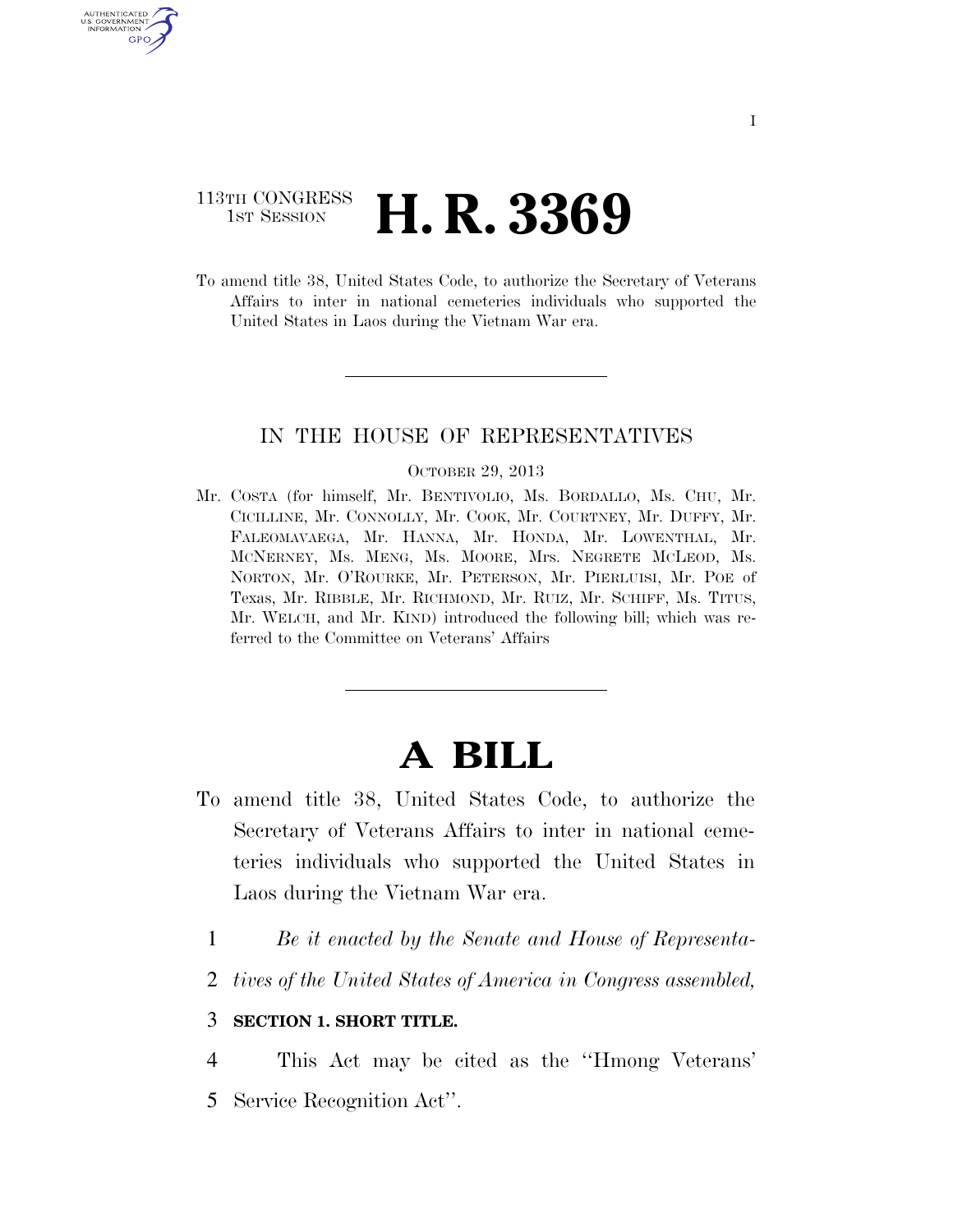| $\mathbf{1}$   | SEC. 2. ELIGIBILITY FOR INTERMENT IN NATIONAL CEME-     |
|----------------|---------------------------------------------------------|
| $\overline{2}$ | <b>TERIES.</b>                                          |
| 3              | (a) IN GENERAL.—Section $2402(a)$ of title 38,          |
| $\overline{4}$ | United States Code, is amended by adding at the end the |
| 5              | following new paragraph:                                |
| 6              | $"(10)$ Any individual—                                 |
| $\tau$         | $\lq\lq (A)$ who—                                       |
| 8              | "(i) was naturalized pursuant to sec-                   |
| 9              | tion $2(1)$ of the Hmong Veterans' Natu-                |
| 10             | ralization Act of 2000 (Public Law 106–                 |
| 11             | 207; 8 U.S.C. 1423 note); and                           |
| 12             | "(ii) at the time of the individual's                   |
| 13             | death resided in the United States; or                  |
| 14             | $\lq\lq (B)$ who—                                       |
| 15             | "(i) the Secretary determines served                    |
| 16             | with a special guerrilla unit or irregular              |
| 17             | forces operating from a base in Laos in                 |
| 18             | support of the Armed Forces of the United               |
| 19             | States at any time during the period begin-             |
| 20             | ning February 28, 1961, and ending May                  |
| 21             | 7, 1975; and                                            |
| 22             | "(ii) at the time of the individual's                   |
| 23             | death—                                                  |
| 24             | $\lq\lq$ was a citizen of the United                    |
| 25             | States or an alien lawfully admitted                    |